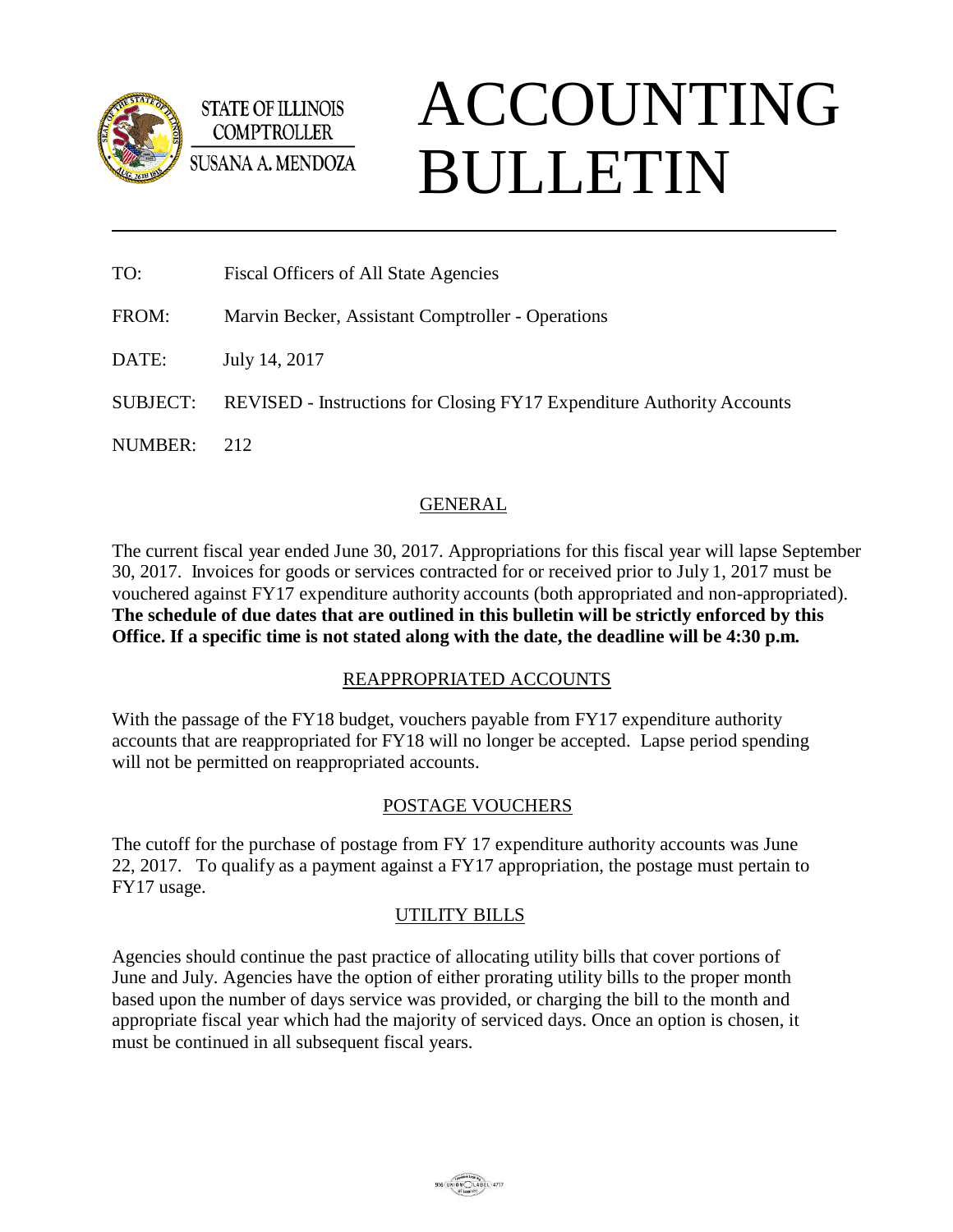#### TELEPHONE BILLS

Telephone bills contain an advance charge for monthly service and charges for toll calls made during the previous billing period. Agencies have the option of charging the entire bill according to the fiscal year the vendor's invoice date falls within, or allocating the advance charges according to billing date and the toll call charges according to actual toll call date. Once an option is chosen, it must be continued in all subsequent fiscal years.

#### TRAVEL

Where travel at fiscal yearend crosses into the new fiscal year, agencies have the option of charging all travel expenses incident to a specific trip to the fiscal year in which the travel began, or allocating the expenses according to the days traveled in each fiscal year utilizing separate vouchers. If the first option is chosen, the entire trip should be submitted on a separate voucher. Once an option is chosen, it must be continued in all subsequent fiscal years.

#### LAPSE PERIOD – VOUCHERS

From July 1, 2017 through September 30, 2017 (or until the end of lapse period), all paper vouchers must be stamped or otherwise marked as either "FY17" or "FY18" to clearly designate the fiscal year. The fiscal year indicator should be placed on the upper right-hand corner of each voucher. For paperless vouchers, "FY17" or "FY18" should be placed on the agency file balance report. All paper vouchers covering goods or services to be paid from FY17 expenditure authority accounts during the lapse period should be stamped in a prominent place, "Contracted for Prior to July 1." For paperless vouchers, the statement "Contracted for Prior to July 1" should be stamped on the agency file balance report. ALL TRANSACTIONS SUBMITTED ON A FILE MUST BE FROM THE SAME FISCAL YEAR.

Lapse period expenditures are limited to those liquidating liabilities for goods and services contracted for prior to July 1, 2017.

All vouchers must contain beginning and ending dates of service. Vouchers citing a contract must contain beginning and ending dates of service that are within the terms of the contract.

All vouchers must contain a Proper Billing Date, if applicable.

All vouchers payable from FY17 expenditure authority accounts must be received in the Office of the Comptroller by September 21, 2017.

#### PROFESSIONAL OR ARTISTIC VOUCHERS

Any service which involves professional or artistic skills or any personal services by an employee whose compensation is subject to income tax withholding (including contractual employees) must be performed by June 30, 2017 to be charged against the FY17 appropriation.

Any voucher for professional or artistic skills, or personal services submitted with a service date beyond June 30, 2017 will be ineligible for payment from FY17 and will be returned to the agency.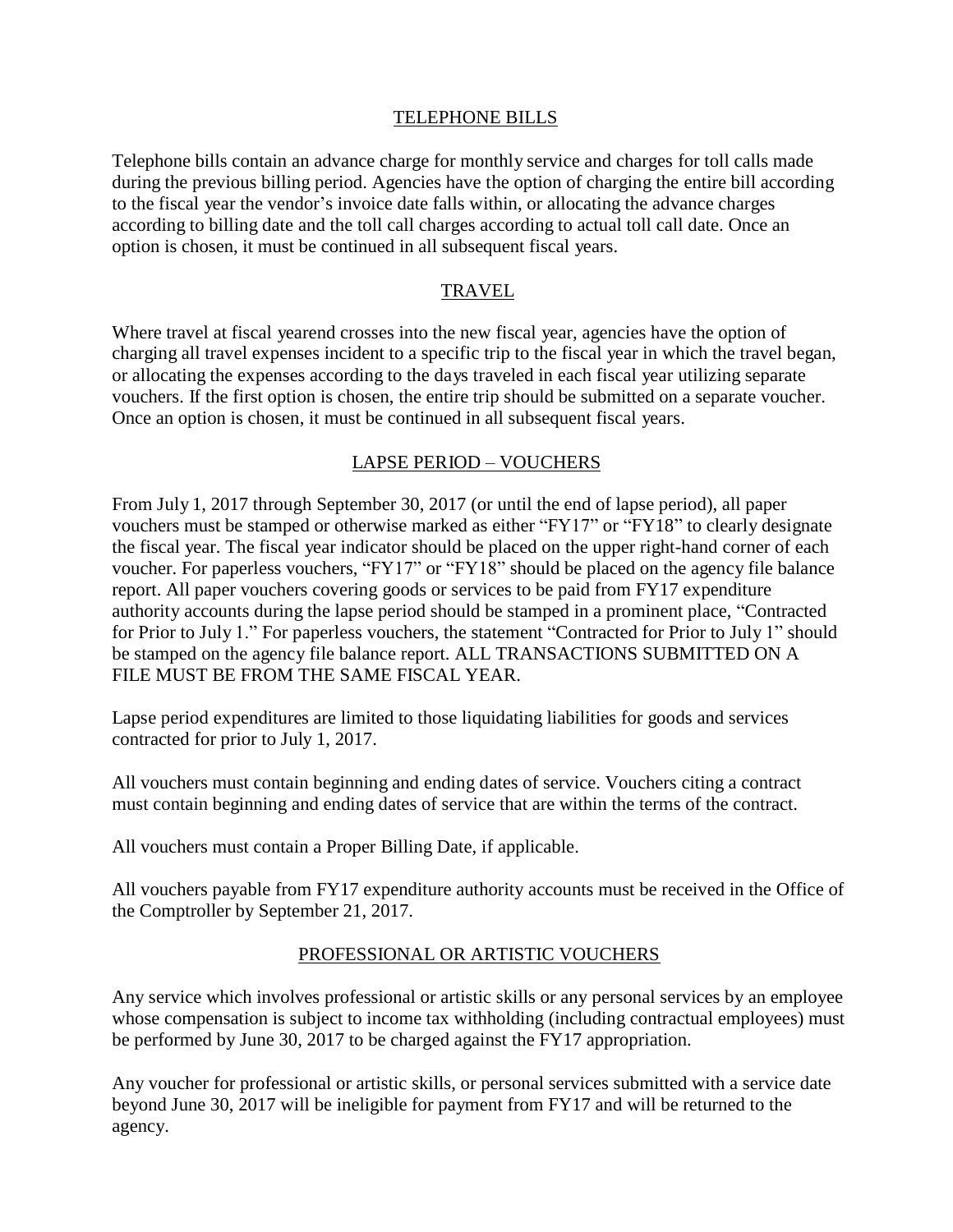## LAPSE PERIOD – OBLIGATIONS

The reconciliation of your obligation records is extremely important through the closing of this fiscal year. Timely reconciliation of your records can ensure timely processing of your payments.

From July 1, 2017 through September 30, 2017, all contract related documents must be stamped or otherwise marked as either "FY17" or "FY18" to clearly designate the fiscal year. The fiscal year should be placed on the upper right-hand corner of the document.

Obligations established against FY17 expenditure authority accounts after June 30, 2017 must represent liabilities outstanding at June 30, 2017 (i.e., financial obligations for goods or services contracted for or received prior to July 1, 2017). In addition, all FY17 CODs filed after June 30, 2017 should be stamped "Contracted for Prior to July 1."

Outstanding obligations at June 30, 2017 may be canceled or decreased during the lapse period. Outstanding obligations representing actual contractual liabilities may be decreased or canceled only if such notice is accompanied by a contract amendment reflecting the corresponding decrease or cancellation. Contractual liabilities may also be increased during the lapse period as long as the increase is relevant to the original contract and is accompanied by a contract amendment executed prior to July 1, 2017 increasing the contract amount.

**Reminder** - If an amendment to increase an **FY17** contract is not fully executed prior to July 1, 2017, an Intent Affidavit is required. The affidavit must state that the agreement or amendment was agreed to on or before June 30, 2017 and explain why it was not executed on or before June 30, 2017. An Intent Affidavit is required from the party (vendor and/or agency) who failed to sign the agreement or amendment before the fiscal year ended. If both the vendor and agency signed after June 30, 2017, affidavits must be submitted by both the vendor and agency.

All obligation establishments, increases, decreases and cancellations that affect FY17 processing, must be received in the Office of the Comptroller by **September 15, 2017.**

## LAPSE PERIOD – TRANSFERS AND CORRECTION REQUESTS

All Appropriation Transfers, Expenditure Transfers and Object Correction Requests that affect FY17 processing must be received in the Office of the Comptroller by **September 21, 2017.**

# FY18 VOUCHERS AND OBLIGATIONS

Expenditures for goods and services contracted for after June 30, 2017 must be charged against FY18 expenditure authority accounts and cite obligations established in the FY18 accounts. ALL TRANSACTIONS SUBMITTED ON A FILE MUST BE FROM THE SAME FISCAL YEAR.

## RECEIPTS AND REFUNDS

Receipts received prior to 11:00 a.m., June 30, 2017, will be processed as FY17 transactions. All receipts received after that time will be processed as FY18. All refunds that affect FY17 processing must be received in the Office of the Comptroller by **September 21, 2017.**